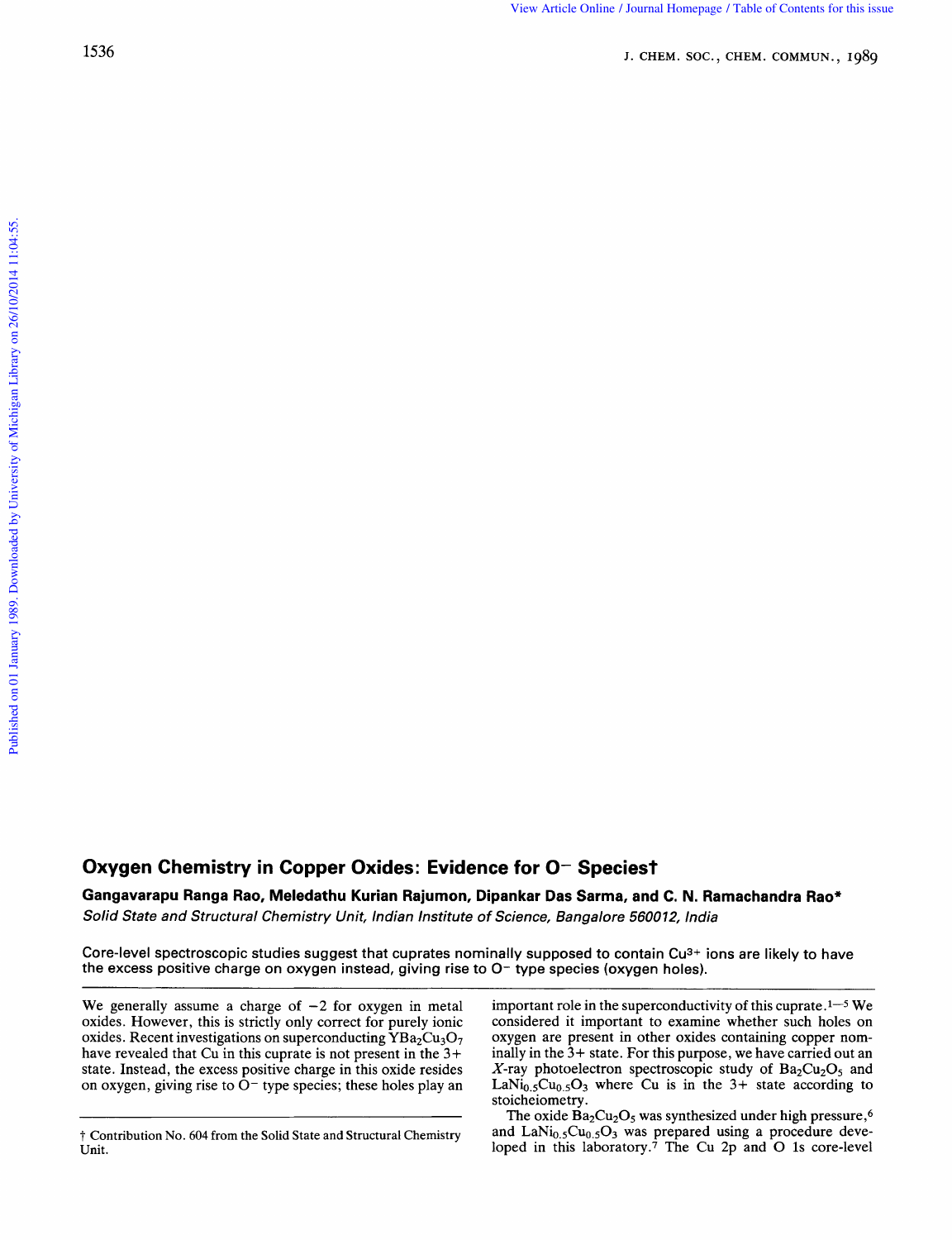

**Figure 1.** X-Ray photoelectron spectra of the Cu  $2p_{3/2}$  region of CuO, LaNi<sub>0.5</sub>Cu<sub>0.5</sub>O<sub>3</sub> and Ba<sub>2</sub>Cu<sub>2</sub>O<sub>5</sub>.

spectra were obtained with a VG ESCA3 MarkII spectrometer using Mg- $K_{\alpha}$  (1253.6 eV) radiation. Since these ceramic cuprate samples have well-known problems8-11 with surface impurities such as carbonate, we have taken special care to minimise the effects from such contaminants. Scraping the sample surface extensively has yielded single O 1s peaks in certain instances, but this is not always reproducible. Furthermore, time-dependent changes are also encountered even with thoroughly scraped surfaces. We have taken considerable care to obtain reproducible results with the best possible surfaces of these oxides. For this purpose, we used freshly prepared, well-sintered samples which were then vigorously scraped in situ under high vacuum ( $5 \times 10^{-10}$  Torr) at 300 K using an inert alumina file to remove surface contaminants. In spite of such precautions, small amounts of carbonate could be detected in the C 1s core-level spectra, possibly due to its presence at the grain boundaries. The ratio of the integrated intensities of the C 1s (due to the carbonate) and O 1s bands was, however, considerably less than 1 in 30 in every case after scraping. We have further taken into account even the presence of this small amount of carbonate impurity in interpreting the O 1s spectra. Using several bulk carbonate samples as standards, we could derive 7.1  $\pm$  0.1 as the intensity ratio between the O 1s (531 eV feature in  $CO_3^{2-}$ ) and C 1s  $(289 \t{eV})$  in the carbonates. Making use of this experimental O ls/C 1s ratio for carbonates, we could estimate the contribution from the carbonate impurity to the total O 1s intensity at 531 eV in the copper oxides on the basis of the observed C 1s intensity. Even after the carbonate contribution was subtracted out from the O 1s spectrum, both  $Ba<sub>2</sub>Cu<sub>2</sub>O<sub>5</sub>$ and LaNi<sub>0.5</sub>Cu<sub>0.5</sub>O<sub>3</sub> showed considerable intensity in the 531 eV region (up to 20% or more of the total O 1s intensity). We consider this 531 eV intensity to be intrinsic to these copper oxides. This was, however, not the case with CuO which showed negligible intensity at 531 eV.



**Figure 2.** X-Ray photoelectron spectra of CuO,  $\text{LaNi}_{0.5}\text{Cu}_{0.5}\text{O}_3$ , and  $Ba<sub>2</sub>Cu<sub>2</sub>O<sub>5</sub>$  in the O 1s region after subtracting the intensity due to carbonate impurity (see text).

In Figure 1 we show the Cu  $2p_{3/2}$  spectra of  $Ba_2Cu_2O_5$ , LaNi<sub>0</sub>  $_5Cu_0$   $_5O_3$  and CuO. The spectra exhibit two features. The main feature at the lower binding energy ( $\sim$ 934 eV) is due to the lowest energy configuration in the core-hole state (or the well-screened state) and essentially has the 2p<sup>5</sup>3d<sup>10</sup> configuration. The satellite or the poorly-screened feature at  $\sim$ 942 eV corresponds to the excited state primarily involving 2p<sup>53d9</sup> configuration.<sup>12</sup> The relative intensities of these two features are governed by the charge-transfer excitation energy,  $\Delta$ , between Cu 3d and O 2p derived states and the hybridization strength, V, between them. We find that the relative intensity of the satellite with respect to the main feature is significantly lower in  $Ba_2Cu_2O_5$  (0.3) and LaNi<sub>0.5</sub>  $Cu<sub>0.5</sub>O<sub>3</sub>$  (0.4) than in CuO (0.5). This reduction in the satellite intensity is most likely to be due to higher  $V$  or the shorter Cu-O bond in the  $Cu<sup>3+</sup>$  oxides.

Another important difference between the Cu 2p<sub>3/2</sub> satellite peaks in the nominal  $Cu^{3+}$  oxides and in  $CuO$  is that it is much broader in the former (see Figure 1). This is likely to be due to the presence of the additional holes in the oxygen 2p level compared to CuO. The presence of the extra holes in the ligand band reduces the structure and increases the width of the satellite peak.<sup>13</sup> It is noteworthy that the features of the Cu 2p spectra of the two oxides nominally containing  $Cu^{3+}$  are not unlike those of the superconducting cuprates with covalent Cu-O bonds which contain hardly any Cu<sup>+3</sup>. Thus, the Cu  $2p_{3/2}$  features in the spectra of all these copper oxides are essentially related to  $Cu^{1+}$ -like (3d<sup>10</sup>) and  $Cu^{2+}$ -like (3d<sup>9</sup>) configurations with a hole in the oxygen level. The  $2p_{3/2}$ feature of  $Cu^{3+}$  (3d<sup>8</sup>), expected around 20 eV higher than the main feature, is not seen in the Cu 2p spectra of these oxides.